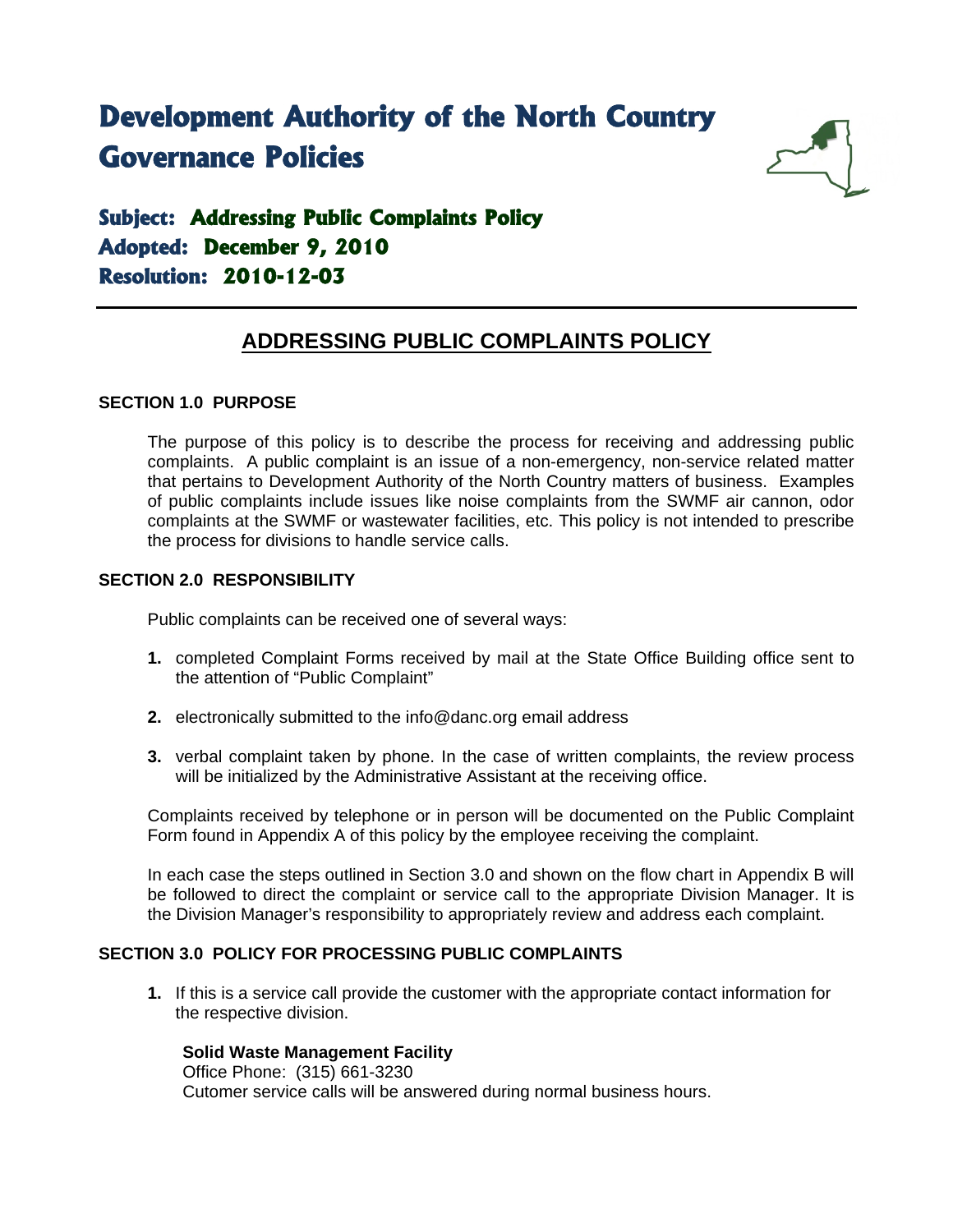#### **Water Quality Management**

Office Phone: (315) 661-3210 during normal business hours Emergency/On-call: (315) 786-4000

#### **Telecommunications**

Office Phone: (315) 661-3200 during normal business hours Emergency/On-call: (866) 669-3262

- **2.** Review the complaint and forward to the appropriate Division Manager. If unclear as to which facility this pertains to, forward the complaint to the Executive Director so that it may be reviewed and assessed.
- **3.** The Division Manager shall review the complaint and complete the section of the form titled 'For Internal Use Only' documenting the action taken to address the complaint. In some situations, the Division Manager may determine that no corrective action is necessary, in which case the bottom section can be used to document why no additional action is being pursued.
- **4.** A reasonable effort shall be made by the Division Manager to contact the person filing the complaint with a response to their issue. If no action is being taken, then the person should be notified with an explanation as to why no action is needed. This should occur within thirty days of receiving the complaint.
- **5.** Forward copies of responses to the Executive Director.
- **6.** Completed complaint forms shall be stored electronically at the following location: Share\Public Complaints

Revision Date: December 9, 2010; Resolution No. 2010-12-03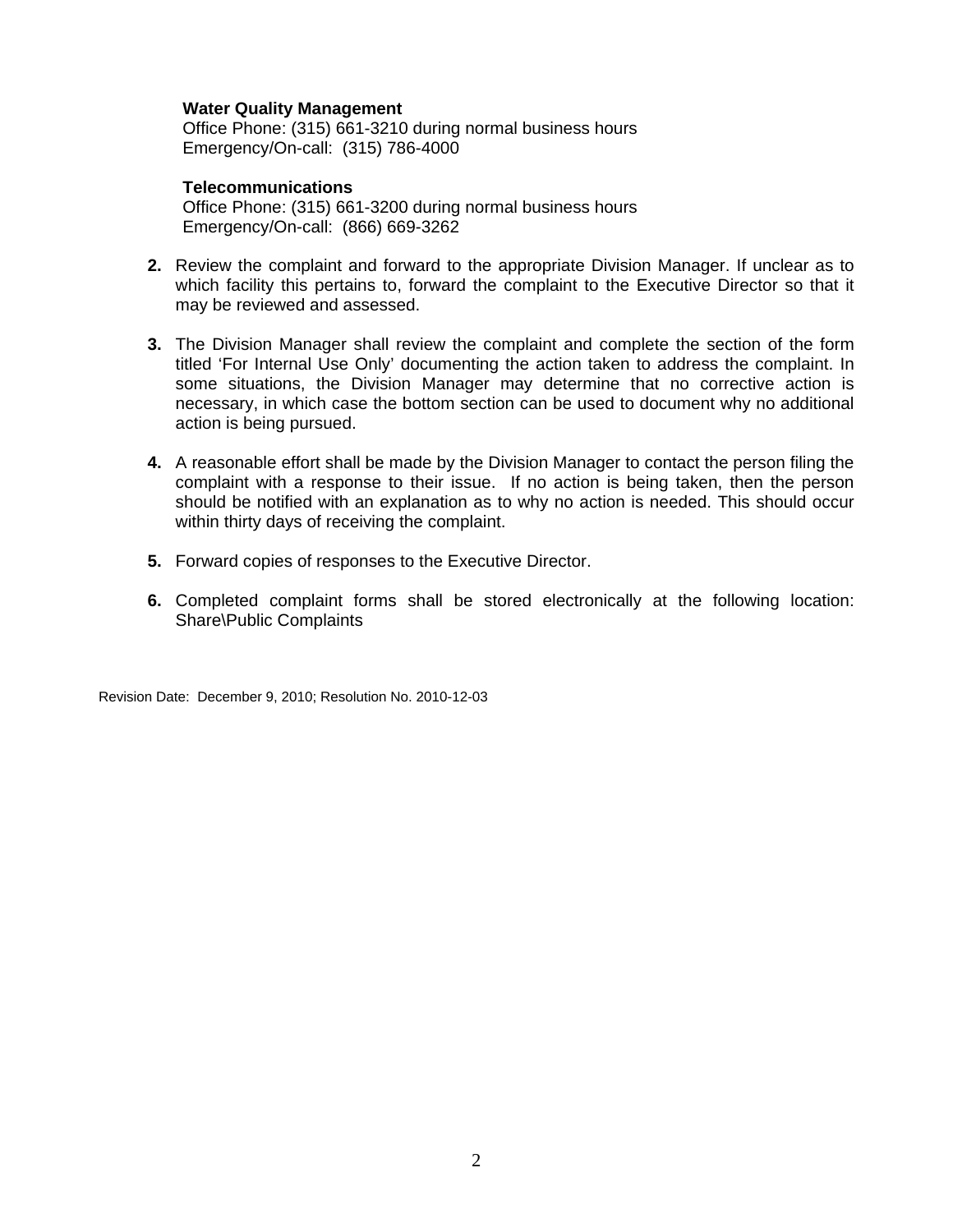

# **APPENDIX A PUBLIC COMPLAINT FORM**

This form is intended to provide the public with a means to file an official complaint with the Development Authority of the North Country (Authority) for matters of business related to our area operations. The Authority appreciates your feedback to improve our customer service and ensure that our facilities are operated in such a manner that does not negatively impact human health or the environment. To improve our processes, your feedback will be reviewed and a personal response provided. This form may be completed and emailed to info@danc.org or mailed to:

Development Authority of the North Country Attn: Public Complaint 317 Washington Street, Suite 414 Watertown, NY 13601 (315) 661-3200

**Today's Date:**\_\_\_\_\_\_\_\_\_\_\_\_\_

**Contact Information (Name, phone, address):**\_\_\_\_\_\_\_\_\_\_\_\_\_\_\_\_\_\_\_\_\_\_\_\_\_\_\_\_\_\_\_\_\_\_\_\_\_\_\_\_\_\_\_\_\_\_\_\_\_\_\_\_\_\_\_\_\_\_

**Date(s) of issue: Is this a repeat complaint?**  $Y$ es No

- 1) Location of issue (if applicable): \_\_\_\_\_\_\_\_\_\_\_\_\_\_\_\_\_\_\_\_\_\_\_\_\_\_\_\_\_\_\_\_\_\_\_\_\_\_\_\_\_\_\_\_\_\_
- **2) Is there perceived harm to public health or the environment from the source of the complaint (check one)?** Yes No

 $\_$  ,  $\_$  ,  $\_$  ,  $\_$  ,  $\_$  ,  $\_$  ,  $\_$  ,  $\_$  ,  $\_$  ,  $\_$  ,  $\_$  ,  $\_$  ,  $\_$  ,  $\_$  ,  $\_$  ,  $\_$  ,  $\_$  ,  $\_$  ,  $\_$  ,  $\_$  ,  $\_$  ,  $\_$  ,  $\_$  ,  $\_$  ,  $\_$  ,  $\_$  ,  $\_$  ,  $\_$  ,  $\_$  ,  $\_$  ,  $\_$  ,  $\_$  ,  $\_$  ,  $\_$  ,  $\_$  ,  $\_$  ,  $\_$  ,  $\_$  ,  $\_$  ,  $\_$  ,  $\_$  ,  $\_$  ,  $\_$  ,  $\_$  ,  $\_$  ,  $\_$  ,  $\_$  ,  $\_$  ,  $\_$  ,  $\_$  ,  $\_$  ,  $\_$  ,  $\_$  ,  $\_$  ,  $\_$  ,  $\_$  ,  $\_$  ,  $\_$  ,  $\_$  ,  $\_$  ,  $\_$  ,  $\_$  ,  $\_$  ,  $\_$  ,  $\_$  ,  $\_$  ,  $\_$  ,  $\_$  ,  $\_$  ,  $\_$  ,  $\_$  ,  $\_$  ,  $\_$  ,  $\_$  , \_\_\_\_\_\_\_\_\_\_\_\_\_\_\_\_\_\_\_\_\_\_\_\_\_\_\_\_\_\_\_\_\_\_\_\_\_\_\_\_\_\_\_\_\_\_\_\_\_\_\_\_\_\_\_\_\_\_\_\_\_\_\_\_\_\_\_\_\_\_\_\_\_\_\_\_\_\_\_\_\_\_\_\_\_\_\_\_\_\_\_\_\_\_\_\_\_

\_\_\_\_\_\_\_\_\_\_\_\_\_\_\_\_\_\_\_\_\_\_\_\_\_\_\_\_\_\_\_\_\_\_\_\_\_\_\_\_\_\_\_\_\_\_\_\_\_\_\_\_\_\_\_\_\_\_\_\_\_\_\_\_\_\_\_\_\_\_\_\_\_\_\_\_\_\_\_\_\_\_\_\_\_\_\_\_\_\_\_\_\_\_\_\_\_  $\_$  ,  $\_$  ,  $\_$  ,  $\_$  ,  $\_$  ,  $\_$  ,  $\_$  ,  $\_$  ,  $\_$  ,  $\_$  ,  $\_$  ,  $\_$  ,  $\_$  ,  $\_$  ,  $\_$  ,  $\_$  ,  $\_$  ,  $\_$  ,  $\_$  ,  $\_$  ,  $\_$  ,  $\_$  ,  $\_$  ,  $\_$  ,  $\_$  ,  $\_$  ,  $\_$  ,  $\_$  ,  $\_$  ,  $\_$  ,  $\_$  ,  $\_$  ,  $\_$  ,  $\_$  ,  $\_$  ,  $\_$  ,  $\_$  ,

 $\_$  ,  $\_$  ,  $\_$  ,  $\_$  ,  $\_$  ,  $\_$  ,  $\_$  ,  $\_$  ,  $\_$  ,  $\_$  ,  $\_$  ,  $\_$  ,  $\_$  ,  $\_$  ,  $\_$  ,  $\_$  ,  $\_$  ,  $\_$  ,  $\_$  ,  $\_$  ,  $\_$  ,  $\_$  ,  $\_$  ,  $\_$  ,  $\_$  ,  $\_$  ,  $\_$  ,  $\_$  ,  $\_$  ,  $\_$  ,  $\_$  ,  $\_$  ,  $\_$  ,  $\_$  ,  $\_$  ,  $\_$  ,  $\_$  ,  $\_$  ,  $\_$  ,  $\_$  ,  $\_$  ,  $\_$  ,  $\_$  ,  $\_$  ,  $\_$  ,  $\_$  ,  $\_$  ,  $\_$  ,  $\_$  ,  $\_$  ,  $\_$  ,  $\_$  ,  $\_$  ,  $\_$  ,  $\_$  ,  $\_$  ,  $\_$  ,  $\_$  ,  $\_$  ,  $\_$  ,  $\_$  ,  $\_$  ,  $\_$  ,  $\_$  ,  $\_$  ,  $\_$  ,  $\_$  ,  $\_$  ,  $\_$  ,  $\_$  ,  $\_$  ,  $\_$  ,  $\_$  ,  $\_$  ,

**If this is a human health emergency please call 911. If this is an environmental emergency contact the NYSDEC at 1-800-847-7332. Service complaints shall be directed to (315) 661-3200.**

**Brief description of complaint:** 

**Desired resolution?** \_\_\_\_\_\_\_\_\_\_\_\_\_\_\_\_\_\_\_\_\_\_\_\_\_\_\_\_\_\_\_\_\_\_\_\_\_\_\_\_\_\_\_\_\_\_\_\_\_\_\_\_\_\_\_\_\_\_\_\_\_\_\_\_\_\_\_\_\_\_\_\_\_\_\_\_\_\_\_\_

| FOR INTERNAL USE ONLY |  |
|-----------------------|--|
|                       |  |
| Action taken:         |  |
|                       |  |
|                       |  |
|                       |  |

**File the completed form electronically.** 

\_\_\_\_\_\_\_\_\_\_\_\_\_\_\_\_\_\_\_\_\_\_\_\_\_\_\_\_\_\_\_\_\_\_\_\_\_\_\_\_\_\_\_\_\_\_\_\_\_\_\_\_\_\_\_\_\_\_\_\_\_\_\_\_\_\_\_\_\_\_\_\_\_\_\_\_\_\_\_\_